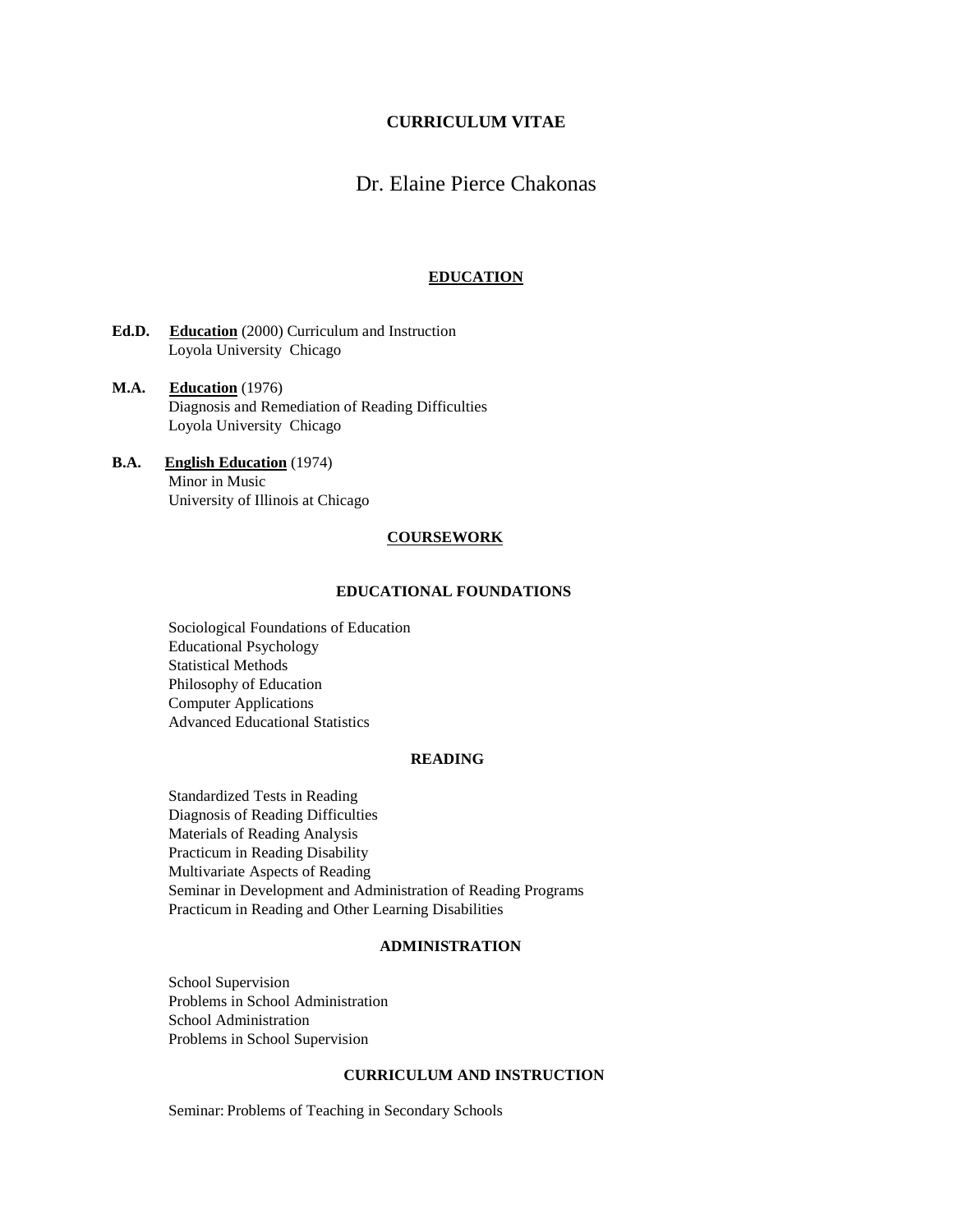Seminar I: Current Issues in Curriculum Seminar II: Current Issues in Curriculum Curriculum and Instruction Practicum in Curriculum Seminar: Theories of Curriculum Dissertation Supervision Dissertation Study

## **SOCIOLOGY**

Social Structures and Social Processes Deviance and Social Control Directed Study I Directed Study II

## **TEACHING EXPERIENCE**

| <b>Associate Professor of Elementary Education, Teacher Education Department, Northeastern</b><br>2007-Present |                                                                                                  |  |  |  |  |
|----------------------------------------------------------------------------------------------------------------|--------------------------------------------------------------------------------------------------|--|--|--|--|
|                                                                                                                | Illinois University, Chicago, Illinois                                                           |  |  |  |  |
|                                                                                                                | taught Curriculum of the Elementary School, Methods of Teaching Reading, Methods of<br>$\bullet$ |  |  |  |  |
| Teaching Language Arts, and Clinical Experience Seminar.                                                       |                                                                                                  |  |  |  |  |
|                                                                                                                | supervised clinical experience students in school settings<br>٠                                  |  |  |  |  |
|                                                                                                                | participated in College of Education Admission, Retention, and Appeal Committee<br>٠             |  |  |  |  |
|                                                                                                                | co-chaired TED DPC- Department Personnel Committee<br>$\bullet$                                  |  |  |  |  |
| participated for three years in College of Education Student Affairs Committee<br>$\bullet$                    |                                                                                                  |  |  |  |  |
|                                                                                                                | participated for three years in University Committee on Faculty Awards<br>$\bullet$              |  |  |  |  |
|                                                                                                                | participated in University Applied Learning and Engaged Scholarship Committee<br>$\bullet$       |  |  |  |  |
|                                                                                                                | participated in Presidential Search Advisory Committee<br>$\bullet$                              |  |  |  |  |
|                                                                                                                | at president's request, participated in President's Advisory Committee                           |  |  |  |  |
|                                                                                                                | chaired and participated in numerous TED Search and Screen Committees<br>٠                       |  |  |  |  |
|                                                                                                                | participated in TED Chair Search and Screen Committees<br>٠                                      |  |  |  |  |
|                                                                                                                | participated in TED ELED Generalist Search and Screen Committees<br>$\bullet$                    |  |  |  |  |
|                                                                                                                |                                                                                                  |  |  |  |  |
|                                                                                                                |                                                                                                  |  |  |  |  |
| 2001-2010                                                                                                      | <b>Program Coordinator of Elementary Education, Teacher Education Department,</b>                |  |  |  |  |
|                                                                                                                | Northeastern Illinois University                                                                 |  |  |  |  |
|                                                                                                                | prepared NCATE Program Report for the Elementary Education Program<br>$\bullet$                  |  |  |  |  |
|                                                                                                                | collected, and analyzed rubric data from faculty each semester in preparation for<br>$\bullet$   |  |  |  |  |
|                                                                                                                | <b>NCATE/ISBE</b> review                                                                         |  |  |  |  |
|                                                                                                                | directed Elementary Education Program meetings<br>٠                                              |  |  |  |  |
|                                                                                                                | reviewed syllabi<br>$\bullet$                                                                    |  |  |  |  |
|                                                                                                                | evaluated requests for transfer credit<br>$\bullet$                                              |  |  |  |  |
|                                                                                                                | evaluated transcripts for FOCUS Program admission (2006 through 2007)<br>٠                       |  |  |  |  |
|                                                                                                                |                                                                                                  |  |  |  |  |
| 2003-2005                                                                                                      | <b>Associate Chairperson, Teacher Education Department</b> , Northeastern Illinois University    |  |  |  |  |
|                                                                                                                | assisted Chairperson in administrative and supervisory capacity<br>$\bullet$                     |  |  |  |  |
|                                                                                                                | monitored student issues<br>$\bullet$                                                            |  |  |  |  |
|                                                                                                                | reviewed departmental policy issues                                                              |  |  |  |  |
| 2000-2007                                                                                                      | <b>Assistant Professor of Elementary Education, Teacher Education Department, Northeastern</b>   |  |  |  |  |
|                                                                                                                | <b>Illinois University</b>                                                                       |  |  |  |  |
|                                                                                                                | taught Curriculum Methods of the Elementary School, Methods of Teaching Reading,<br>$\bullet$    |  |  |  |  |
|                                                                                                                | Methods of Teaching Language Arts, Clinical Experience Seminar, and Student Teaching             |  |  |  |  |
|                                                                                                                | Seminar.                                                                                         |  |  |  |  |
|                                                                                                                |                                                                                                  |  |  |  |  |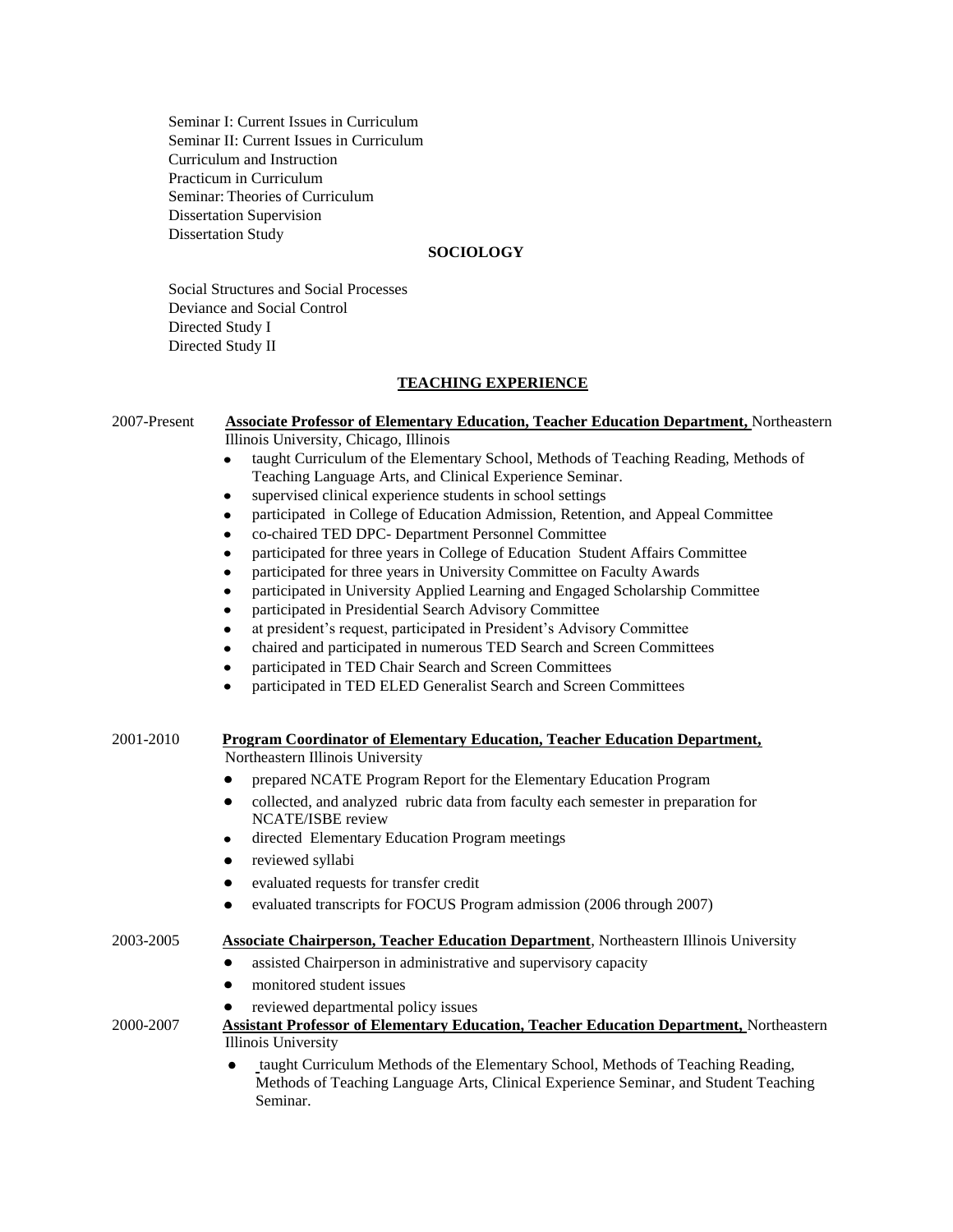- supervised clinical experience students in school settings  $\bullet$
- supervised student teachers in school settings  $\bullet$
- participated in College of Education Professional Development Committee
- participated in College of Education Admission, Retention, and Appeal Committee
- chaired and participated in numerous TED Search and Screen Committees

1998-2000 **Director of Student Teaching,** Dominican University, School of Education, River Forest, Illinois

- placed 65-85 undergraduate and graduate students for student teaching in *55* schools per year
- planned and conducted informational meetings for undergraduate and graduate students on the student teaching experience
- completed all student teaching records and reports for the School of Education
- sought new student teaching contracts with school districts through district visits and  $\bullet$ meetings with assistant superintendents, directors of curriculum, principals, and department chairpersons
- monitored student teaching at the River Forest campus and the Moraine Valley campus

1996-2000 **Director of Clinical Experience,** Dominican University, School of Education, River Forest, Illinois

- placed over 250 undergraduate and graduate students for pre-student teaching clinical experience in 45 schools per year
- planned and conducted informational sessions for undergraduate students on clinical experience
- completed all clinical experience records and reports for the School of Education
- sought new clinical experience contracts with school districts through district visits and meetings with assistant superintendents, directors of curriculum, principals, and department chairpersons
- visited clinical experience sites to meet with faculty and administrators
- monitored clinical experience at the River Forest campus, the Moraine Valley campus and the Vernon Hills campus

## 1996-2000 **Program Director/Principal**, Chicago Public Schools Prep Program "Life in the Middle Ages"

at Dominican University

- designed the interdisciplinary middle school curriculum revolving around the Middle Ages historical theme
- reapplied for six consecutive grants to continue the Summer and Saturday Programs
- managed all issues and paperwork regarding Affirmative Action
- interviewed and hired all teachers and assistant teachers
- evaluated the classroom teaching of all faculty
- taught Language Arts and Music while directing the 1996 Prep Program
- recruited one hundred middle school students from eight Chicago sending schools
- visited Chicago schools to establish and maintain relationships with principals, counselors, and classroom teachers
- conducted parent information sessions and visiting days to acquaint parents with the Prep Program
- hired actors and historians for live performances depicting life during this time period
- handled all issues regarding attendance, discipline, field trips, transportation, meals, classrooms, supplies. etc.

## 1995-1997 **Education Instructor**

Dominican University, (formerly Rosary College). River Forest, Illinois

• taught courses entitled "Field Study for Middle School and Secondary Teachers", "Middle School Teaching", and "Seminar for the Elementary Student Teacher"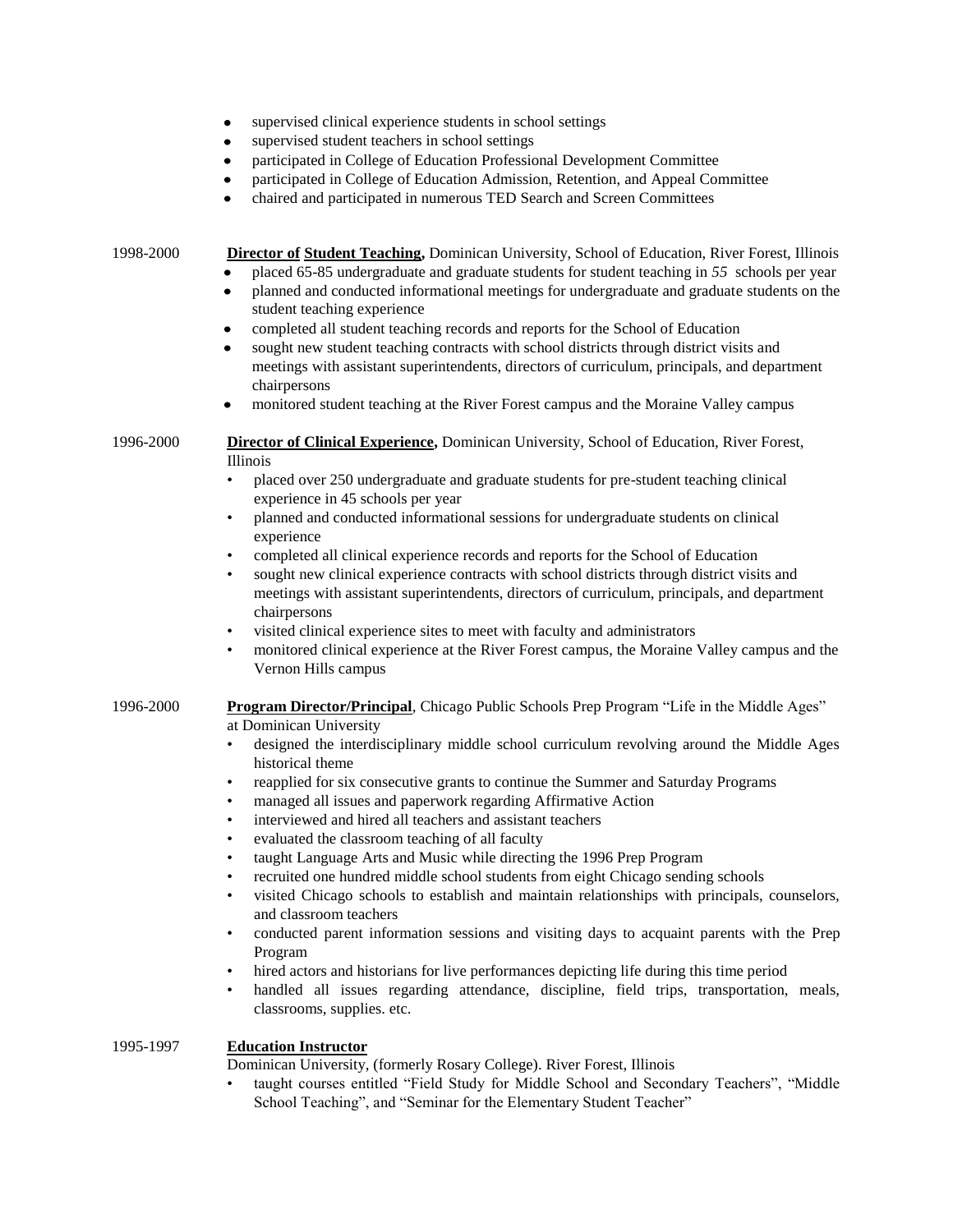|                                           | supervised student teachers in K-12 settings                                                                                                                                                                                                                                                                                                                                                                                                                                                                                                              |  |  |
|-------------------------------------------|-----------------------------------------------------------------------------------------------------------------------------------------------------------------------------------------------------------------------------------------------------------------------------------------------------------------------------------------------------------------------------------------------------------------------------------------------------------------------------------------------------------------------------------------------------------|--|--|
| 1981-1989<br>1991-1995                    | <b>Rhetoric Instructor</b><br>Triton College, River Grove, Illinois<br>taught Developmental Reading courses, Developmental Writing courses, and a Speed<br>Reading course                                                                                                                                                                                                                                                                                                                                                                                 |  |  |
| 1994-1996<br>1994-Present<br>2001-Present | <b>Reviewer</b><br>Harcourt Brace College Publishers- Fort Worth, Texas<br>Merrill Prentice Hall College Publishers- Columbus, Ohio<br>Houghton Mifflin College Publishers                                                                                                                                                                                                                                                                                                                                                                                |  |  |
| 1983-1995                                 | <b>Faculty Coordinator in Education,</b><br>Triton College. River Grove, Illinois Co-operative Work Program<br>supervised Education students in Field Experience                                                                                                                                                                                                                                                                                                                                                                                          |  |  |
| 1986-1990                                 | <b>Curriculum Consultant</b> , GED Program,<br>Triton College, River Grove, Illinois<br>wrote the GED Reading Curriculum<br>$\bullet$                                                                                                                                                                                                                                                                                                                                                                                                                     |  |  |
| 1986-1987                                 | <b>Vocational Education Advisor</b> , GED Program,<br>Triton College, River Grove, Illinois<br>advised students regarding available vocational fields                                                                                                                                                                                                                                                                                                                                                                                                     |  |  |
| 1982-1987                                 | <b>GED</b> Instructor<br>Triton College, River Grove, Illinois<br>taught Reading courses                                                                                                                                                                                                                                                                                                                                                                                                                                                                  |  |  |
| 1980-1981                                 | <b>Reading/Language Arts Teacher, District 97</b><br>Emerson Junior High School Oak Park, Illinois<br>taught students with reading disabilities and students at grade level in a classroom setting                                                                                                                                                                                                                                                                                                                                                        |  |  |
| 1977-1980                                 | <b>Reading Coordinator</b> , District 104 Summit, Illinois<br>supervised reading programs in three K-6 schools during 1977<br>$\bullet$<br>taught students with reading disabilities in grades 1-6 in a small group setting<br>administered standardized reading tests<br>wrote reading prescriptions based on test results<br>assisted in selection of district basal reading program<br>participated in staffings to determine best placement for students<br>placed over four hundred students in reading groups based on reading levels and abilities |  |  |
|                                           | <b>Administrative Assistant</b><br>District 104, Summit, Illinois<br>assisted with administrative duties when principal was not in the building                                                                                                                                                                                                                                                                                                                                                                                                           |  |  |
| 1979-1982                                 | <b>School Board Member</b><br>Plato School<br>Chicago, Illinois                                                                                                                                                                                                                                                                                                                                                                                                                                                                                           |  |  |
| 1975-1976                                 | <b>Reading Teacher</b><br>Longfellow School Oak Park, Illinois<br>taught junior high school students in a Title I Program                                                                                                                                                                                                                                                                                                                                                                                                                                 |  |  |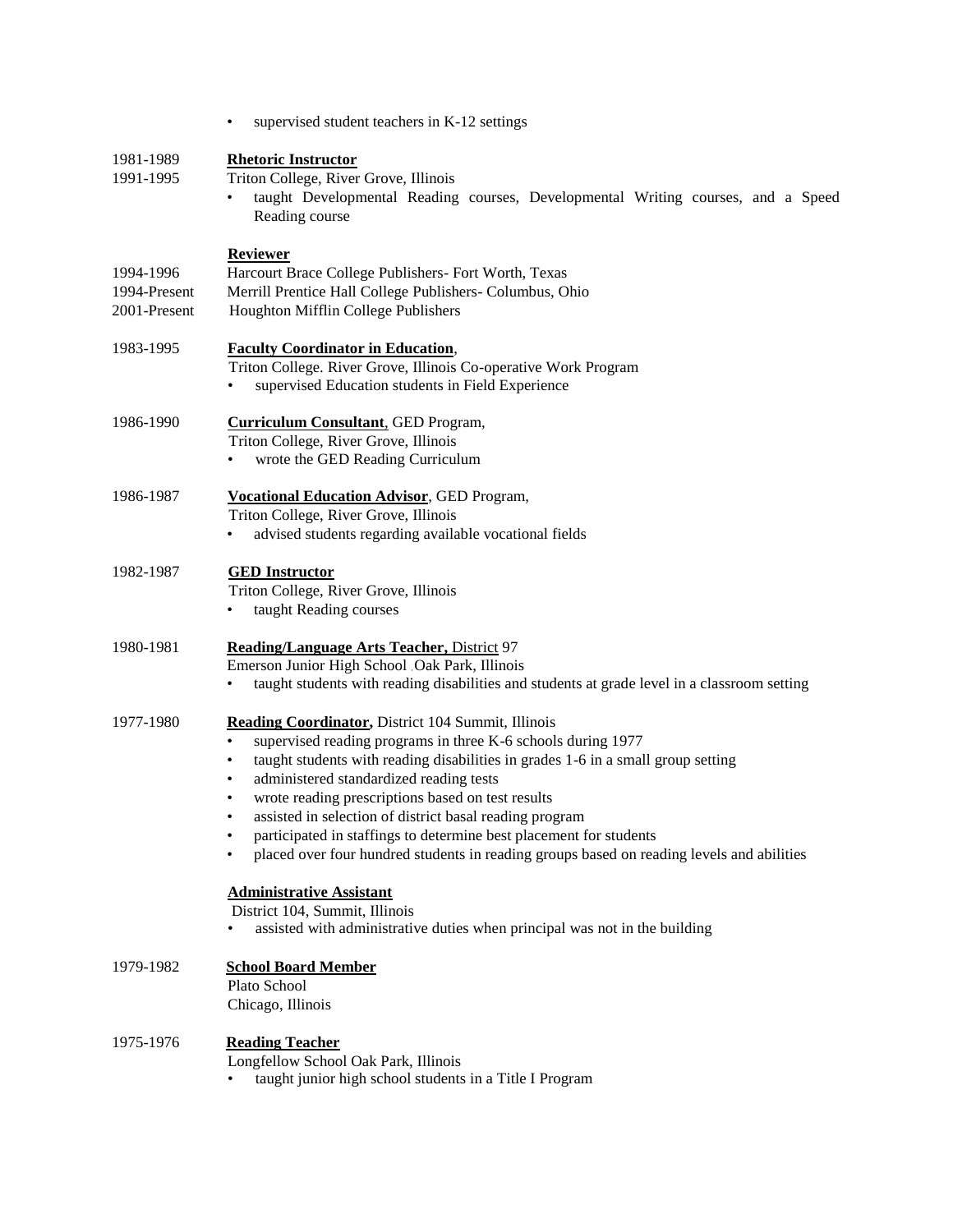| 1975-1976 | <b>Director, Remedial Reading Program</b>                                       |  |  |
|-----------|---------------------------------------------------------------------------------|--|--|
|           | Catholic Archdiocese of Chicago                                                 |  |  |
|           | (Operated from Longfellow School)                                               |  |  |
|           | developed an individualized remedial reading program for students in grades 3-8 |  |  |
| 1974      | <b>Student Teacher, Language Arts</b>                                           |  |  |
|           | Lincoln Junior High School                                                      |  |  |
|           | Berwyn, Illinois                                                                |  |  |
| 1973-1976 | <b>Assistant Sales Service Manager</b>                                          |  |  |
|           | Marshall Field and Company                                                      |  |  |

Chicago, Illinois

# **PRESENTATIONS**

| December 2009 | "Meeting the Needs of All Students"                                    |
|---------------|------------------------------------------------------------------------|
|               | Sixth International Conference on Teacher Education and Social Justice |
|               | University                                                             |

# of Illinois at Chicago

| June 2008        | "Teaching Students from Diverse Cultures"<br>Fifth International Conference on Teacher Education and Social Justice<br>University of Illinois at Chicago      |
|------------------|---------------------------------------------------------------------------------------------------------------------------------------------------------------|
| March 2008       | "Promoting Literacy"<br>Invited: Sigma Epsilon Chapter of Kappa Delta Pi International Honor Society in Education                                             |
| January 2008     | "Teaching Students in the Global Classroom"<br>Invited: Student Teaching Presentation<br>Northeastern Illinois University<br>Chicago, Illinois                |
| <b>July 2007</b> | "Culturally Diverse Students: Are You Prepared?"<br>Invited: Illinois Golden Apple Scholars Summer Institute<br><b>Elmhurst College</b><br>Elmhurst, Illinois |
| <b>July 2007</b> | "Parent-Teacher Conferences: Are You Ready?"<br>Invited: Illinois Golden Apple Scholars Summer Institute<br><b>Elmhurst College</b><br>Elmhurst, Illinois     |
| March 2007       | "Culturally Diverse Students: Are You Prepared?"<br>Illinois Association of Supervision and Curriculum Development                                            |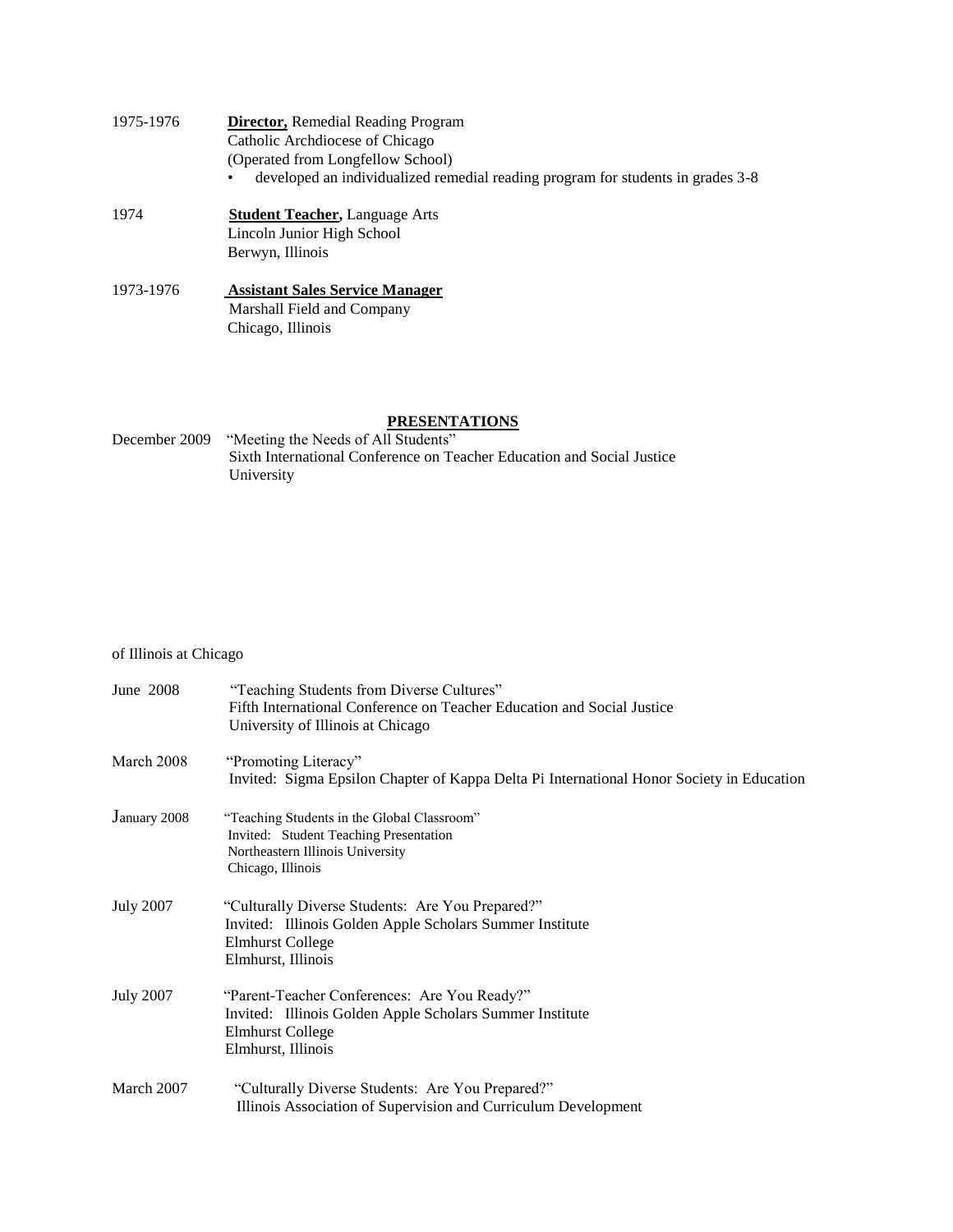|                  | Annual State Conference - Richard Ira Jones Middle School<br>Plainfield, Illinois                                                                                                                                     |
|------------------|-----------------------------------------------------------------------------------------------------------------------------------------------------------------------------------------------------------------------|
| <b>July 2006</b> | Invited Illinois Golden Apple Scholars Summer Institute<br><b>Elmhurst College</b><br>Elmhurst, Illinois                                                                                                              |
| <b>July 2006</b> | "Parent-Teacher Conferences: Are You Ready?"<br>Invited: Illinois Golden Apple Scholars Summer Institute<br><b>Elmhurst College</b><br>Elmhurst, Illinois                                                             |
| March 2006       | "Culturally Diverse Students: Are You Prepared?"<br>Illinois Association of Supervision and Curriculum Development<br><b>Annual State Conference</b><br>Plainfield, Illinois                                          |
| <b>July 2005</b> | "Culturally Diverse Students: Are You Prepared?"<br>Invited: Illinois Golden Apple Scholars Summer Institute<br><b>Elmhurst College</b><br>Elmhurst, Illinois                                                         |
| <b>July 2005</b> | "Parent-Teacher Conferences: Are You Ready?"<br>Invited: Illinois Golden Apple Scholars Summer Institute<br><b>Elmhurst College</b><br>Elmhurst, Illinois                                                             |
| March 2005       | "Travel Through the Middle Ages With Your Middle Schoolers"<br>Illinois Association of Supervision and Curriculum Development<br><b>Annual State Conference</b><br>Plainfield, Illinois                               |
| February 2005    | "Developing a Performance Assessment Plan for an Undergraduate Elementary Education<br>Program: Perspectives, Challenges, and Solutions"<br>Association of Teacher Educators National Conference<br>Chicago, Illinois |
| March 2004       | "Travel Through the Middle Ages With Your Middle Schoolers"<br>Illinois Association of Supervision and Curriculum Development<br><b>Annual State Conference</b><br>Plainfield, Illinois                               |
| March 2003       | "Mentoring Pre-Service Teachers: Results of the 2002 Illinois Reading Council (IRC)<br>Conference Student Membership Study"<br>Illinois Reading Council<br><b>Annual State Conference</b><br>Springfield, Illinois    |
| March 2002       | "Mentoring Pre-Service Teachers: Results of the 2001 Illinois Reading Council (IRC)<br>Conference Student Membership Study"<br>Illinois Reading Council<br><b>Annual State Conference</b><br>Springfield, Illinois    |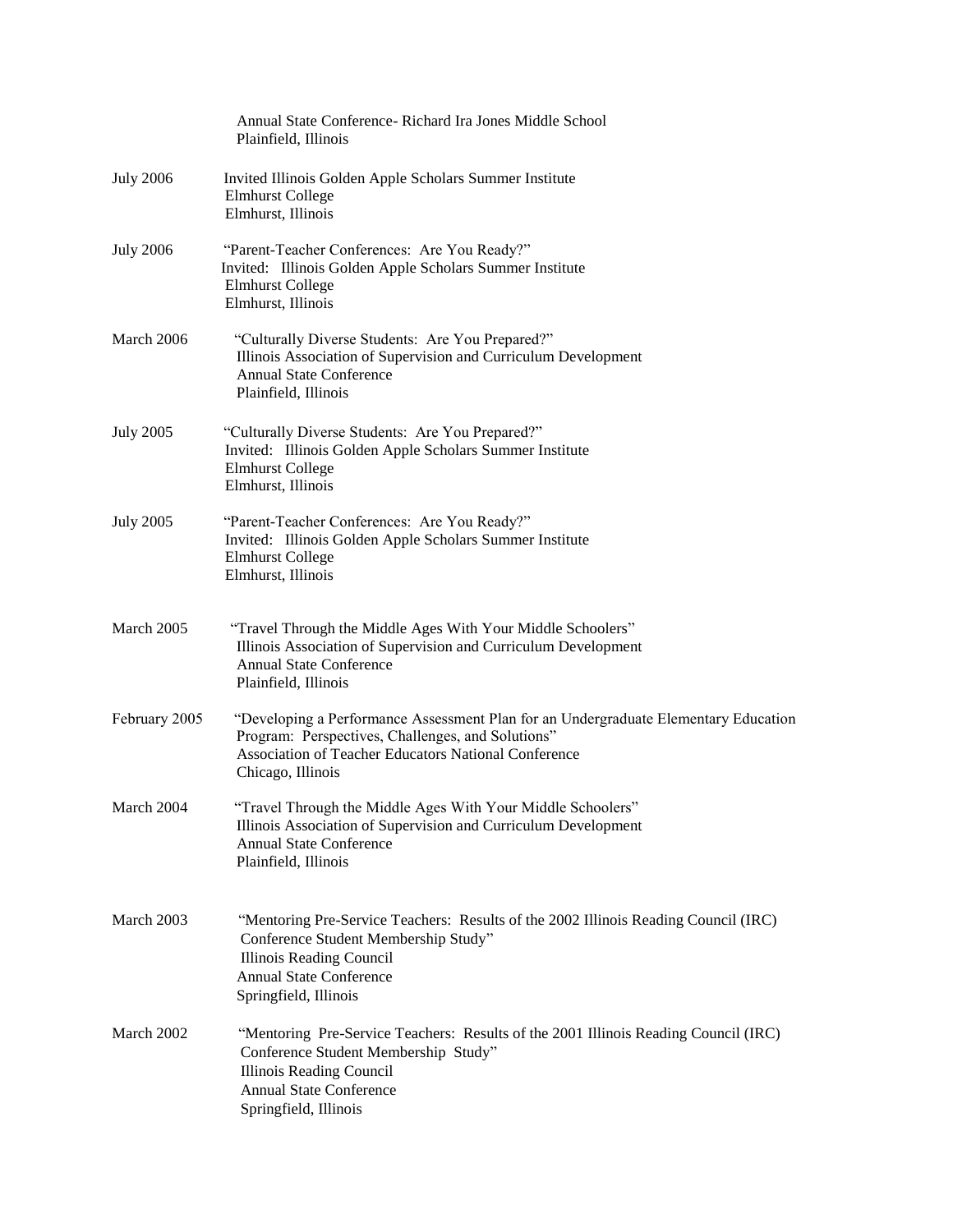|                | <b>HONORS AND AWARDS</b>                                                                                                                                                                                          |  |  |
|----------------|-------------------------------------------------------------------------------------------------------------------------------------------------------------------------------------------------------------------|--|--|
| March 1980     | "Parents Assisting Children in Learning"<br>Illinois State Reading Conference<br>Peoria, Illinois                                                                                                                 |  |  |
| October 1985   | "College Developmental Reading"<br><b>International Reading Association</b><br><b>Great Lakes Regional Conference</b><br>Milwaukee, Wisconsin                                                                     |  |  |
| November 1986  | "The New GED Reading Curriculum"<br>Illinois Adult and Continuing Education Association<br>Chicago, Illinois                                                                                                      |  |  |
| January 1987   | "Encouraging Children to Enjoy Reading", St. John Vianney School<br>Northlake, Illinois                                                                                                                           |  |  |
| March 1987     | "Encouraging Children to Enjoy Reading"<br>Invited: Sahs Elementary School<br>Stickney, Illinois                                                                                                                  |  |  |
| February 1988  | "Encouraging Children to Enjoy Reading"<br>Invited: Skokie Parent-Teacher Meeting<br>Skokie, Illinois                                                                                                             |  |  |
| September 1997 | "Life in the Middle Ages" Interdisciplinary Prep Program for Chicago Public Middle School<br><b>Students</b><br>Association of Illinois Middle-Level Schools<br><b>Annual Fall Conference</b><br>Lisle, Illinois  |  |  |
| March 2000     | "Travel Through the Middle Ages With Your Middle Schoolers"<br><b>Illinois Reading Council</b><br>Annual State Conference<br>Springfield, Illinois                                                                |  |  |
| October 2001   | "Travel Through the Middle Ages With Your Middle Schoolers"<br><b>International Reading Association</b><br><b>Great Lakes Regional Conference</b><br>Cincinnati, Ohio                                             |  |  |
| March 2001     | Mentoring Pre-Service Teachers: Results of the 2000 Illinois Reading Council (IRC)<br>Conference Student Membership Study"<br>Illinois Reading Council<br><b>Annual State Conference</b><br>Springfield, Illinois |  |  |

June 1976 U.S. Department of Health, Education and Welfare: Certification of affiliation "Right to Read"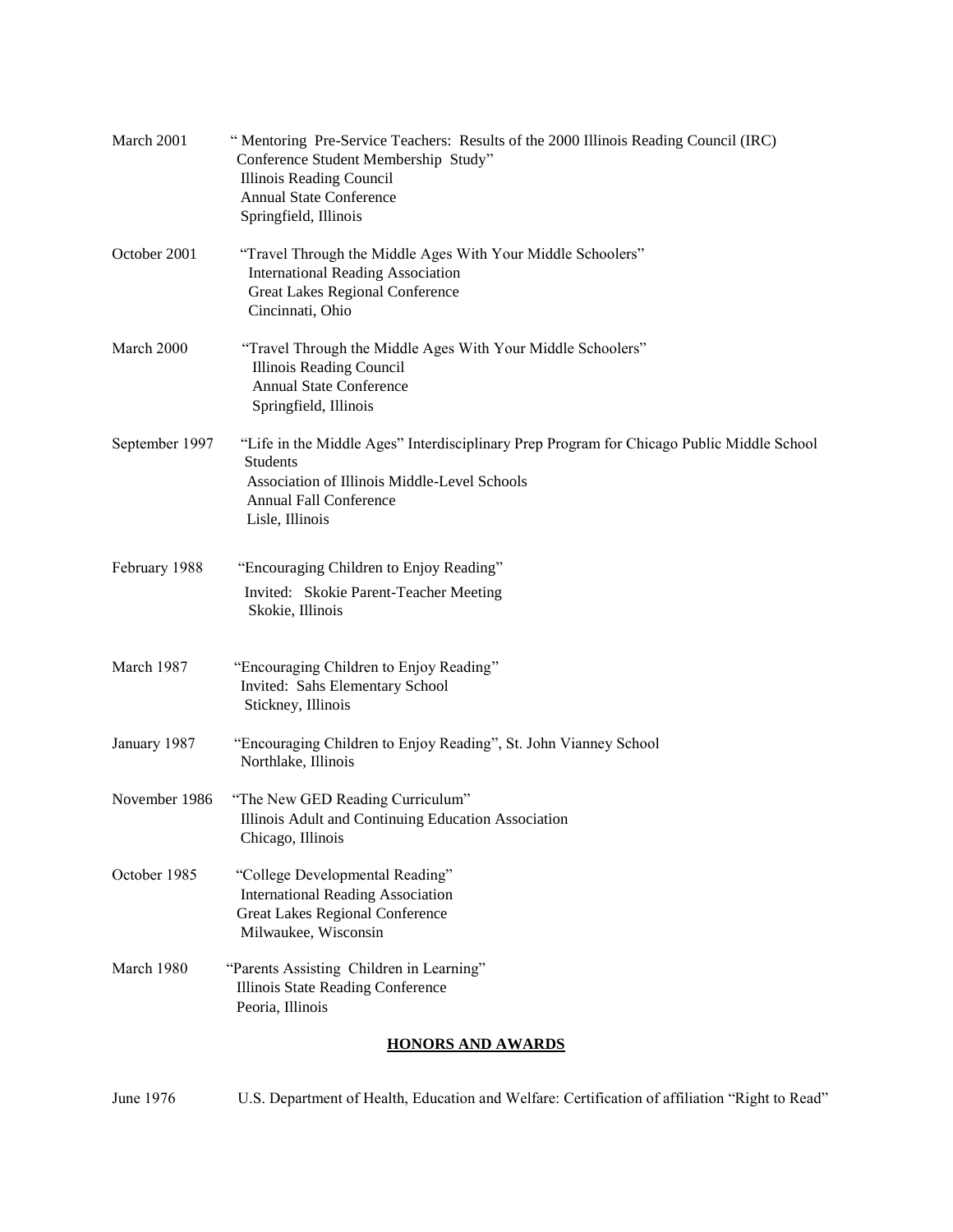Program conferred for efforts in teaching children to read.

## **TELEVISION APPEARANCES**

- August 1996 Chicago Public Schools Cable TV show on Channel 23 featured the Chicago Public Schools Prep Program, "Life in the Middle Ages" throughout the month of August.
- May 19-20, 1998 Interview with Linda MacLennan on WBBM. Channel 2 News "Homework: How Much Is Too Much?"

#### **MEMBERSHIP IN PROFESSIONAL ORGANIZATIONS**

Association for Supervision and Curriculum Development International Reading Association Kappa Delta Pi National Honor Society in Education Phi Delta Kappa National Honor Society

### **CERTIFICATION**

General Administrative Certificate Classroom Teaching Certificate 6-12

#### **PUBLICATIONS**

Chakonas, E.P. (Winter 2007) "Literacy Methods Preparation of Pre-Service Teachers: Illinois Reading Council's (IRC) Student Members' Perspectives". *Eastern Education Journal.*

This article focuses on the literacy methods preparation of teacher candidates as evidenced by student members of the organization.

Arnoff, K., Ed. (2007) So To Teach: Inspiring Stories that Touch the Heart. Kappa Delta Pi Publications. "Teacher, My Name is Evangelia", pp. 81-84.

This essay, featured in a Kappa Delta Pi book edited by Kathie-Jo Arnoff, focuses on the insensitivity of a Chicago teacher toward her student's culture.

Chakonas, E.P. (Spring 2007) "Are You Raising Good Greek Sons?. *Mia Magazine.* This article, in a national magazine for Greek-American women, is a philosophical view of raising children, specifically sons, within the cultural and religious traditions of Geek culture.

Chakonas, E.P. (Winter 2006) "Electra, Plato, Stacy and Christina: Meet the Characters in Books Featuring Greek Children*". Mia Magazine.*

This article examines children's literature with a multi-cultural theme for Greek-American children.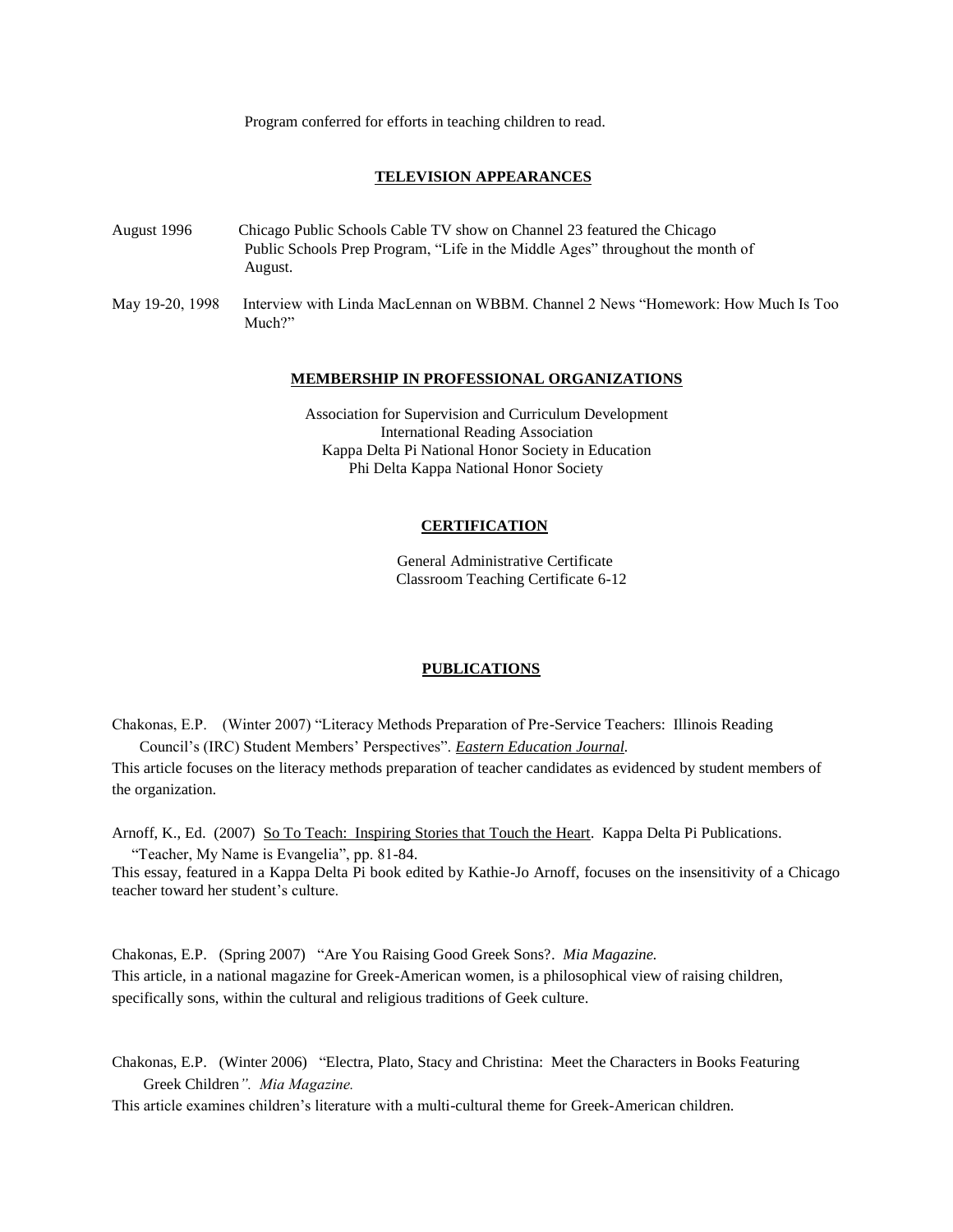Chakonas, E.P. (Fall 2006). "The Greek Orthodox Churches of the Chicago Archdiocese". *Mia Woman Magazine,* , pp. 31-32.

This article reviews the book by Panos Fiorentinos, *Ecclesia*, which is a travelogue through each of the Greek Orthodox Churches in the Midwestern United States..

Chakonas, E.P. (Summer 2006). "Words of Wisdom". *Mia Woman Magazine , pp. 100-101.* This article celebrates the life of a 92 year- old Greek-American woman.

Chakonas, E.P. (Spring 2006. vol. 13). "Principles of Effective Teaching". *New Teacher Advocate*,, pp. 8-9. This article in a publication of the Kappa Delta Pi International Honor Society In Education presents teaching tips for novice teachers.

Chakonas, E.P. (Winter 2006). "You Know Who You Are: A Greek Girl Finds Herself Renamed". *Mia Woman Magazine.*

This article focuses on the historical perspective of a lack of respect for cultural diversity from generations ago which has evolved into the ethnic and cultural pride of today.

Chakonas, E.P. (Winter 2006). "Teacher, My Name is Evangelia". *Kappa Delta Pi Record, p. 96.* This article focuses on the insensitivity of a Chicago teacher toward her student's culture.

Perino, F., Chakonas, E.P. (Summer 2006, vol. XIII) "A Qualitative Analysis of Pre-

 Service Teachers' Responses to Program Effectiveness". *Critical Issues in Teacher Education*, *the journal of the Illinois Association of Teacher Educators.*

This article analyzes pre-service teachers' response to several questions regarding program effectiveness and teacher preparation.

Chakonas, E.P. (2005). "Growing Up Greek in Chicago: A First Grader's Perspective". *Greektown Chicago: Its History-Its Recipes, by Alexa Ganakos, p. 32.*

This excerpt in the book, Greektown Chicago, gives a brief summary of a forced name change for a young Greek girl in a Chicago Public School.

Passman, R., McKnight, K.S., & Chakonas, E.P. (Summer 2005). Nouns do Noun-y Things: A preliminary model for introducing a discourse of grammar(s) of English in middle school language arts classrooms. *Illinois English Bulletin.*

This article presents a strong and vibrant discussion of grammar pedagogy as it applies to the writing curriculum.

Chakonas, E.P. (Fall 2004). "Mentoring Pre-Service Teachers: The Role of the Professional Organization". *Illinois ASCD Newsletter*.

This article examines the important, yet often forgotten role of the professional organization in the mentoring of future teachers.

**October 1982 <b>Curriculum Review** Review of Developmental Learning Materials Reading to Learn: